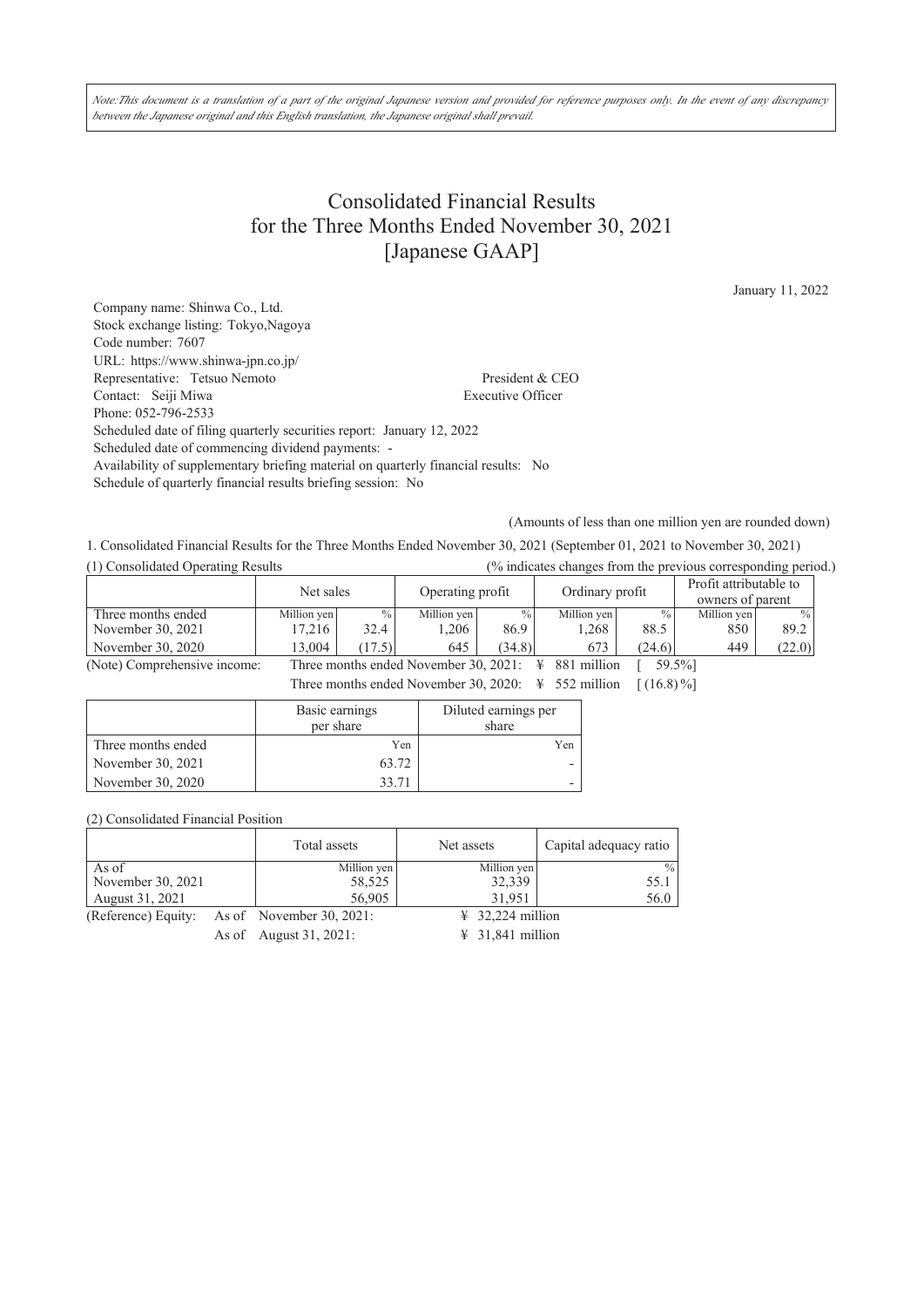#### 2. Dividends

|                                                  | Annual dividends                                                           |       |                          |       |       |  |
|--------------------------------------------------|----------------------------------------------------------------------------|-------|--------------------------|-------|-------|--|
|                                                  | 2nd<br>3rd<br>1st<br>Year-end<br>quarter-end<br>quarter-end<br>quarter-end |       |                          |       | Total |  |
|                                                  | Yen                                                                        | Yen   | Yen                      | Yen   | Yen   |  |
| Fiscal year ended August 31, 2021                | $\overline{\phantom{0}}$                                                   | 35.00 | $\overline{\phantom{a}}$ | 37.00 | 72.00 |  |
| Fiscal year ending August 31, 2022               | ٠                                                                          |       |                          |       |       |  |
| Fiscal year ending August 31, 2022<br>(Forecast) |                                                                            | 37.00 | $\overline{\phantom{0}}$ | 37.00 | 74.00 |  |

(Note) Revision to the forecast for dividends announced most recently: No

3. Consolidated Financial Results Forecast for the Fiscal Year Ending August 31, 2022(September 01, 2021 to August 31, 2022)

| (% indicates changes from the previous corresponding period.) |  |  |  |  |  |
|---------------------------------------------------------------|--|--|--|--|--|
|                                                               |  |  |  |  |  |

|                                       | Net sales   |      | Operating profit |      | Ordinary profit |               | Profit attributable<br>to owners of parent |               | Basic earnings<br>per share |
|---------------------------------------|-------------|------|------------------|------|-----------------|---------------|--------------------------------------------|---------------|-----------------------------|
|                                       | Million yen | $\%$ | Million ven      | $\%$ | Million yen     | $\frac{0}{0}$ | Million ven                                | $\frac{0}{0}$ | Yenl                        |
| Six months ended February<br>28, 2022 | 33,000      | 14.9 | 2.018            |      | 2.089           | 14.1          | 1.440                                      | 18.8          | 107.91                      |
| Full year                             | 67,000      | 9.5  | 4.300            | 7.4  | 4.400           | 6.3           | 3,000                                      | 8.4           | 224.72                      |

(Note) Revision to the financial results forecast announced most recently: No

\* Notes:

|  | (1) Changes in significant subsidiaries during the three months ended November 30, 2021 |      |  |
|--|-----------------------------------------------------------------------------------------|------|--|
|  | (changes in specified subsidiaries resulting in changes in scope of consolidation):     | - No |  |
|  | New - (Company name:                                                                    |      |  |
|  | Exclusion: - (Company name:                                                             |      |  |

(2) Accounting policies adopted specially for the preparation of quarterly consolidated financial statements: No

(3) Changes in accounting policies, changes in accounting estimates and retrospective restatement

1) Changes in accounting policies due to the revision of accounting standards: Yes

- 2) Changes in accounting policies other than 1) above: No
- 3) Changes in accounting estimates: No

4) Retrospective restatement: No

(4) Total number of issued shares (common shares)

1) Total number of issued shares at the end of the period (including treasury shares): November 30, 2021:

| August 31, 2021: | 14,415,319 shares |  |
|------------------|-------------------|--|
|                  |                   |  |

| 2) Total number of treasury shares at the end of the period: |                     |  |  |  |
|--------------------------------------------------------------|---------------------|--|--|--|
| November 30, 2021:                                           | $1.065,241$ shares  |  |  |  |
| August 31, 2021:                                             | $1.065, 104$ shares |  |  |  |

| 3) Average number of shares during the period: |                   |
|------------------------------------------------|-------------------|
| Three months ended November 30, 2021:          | 13,350,126 shares |
| Three months ended November 30, 2020:          | 13,337,030 shares |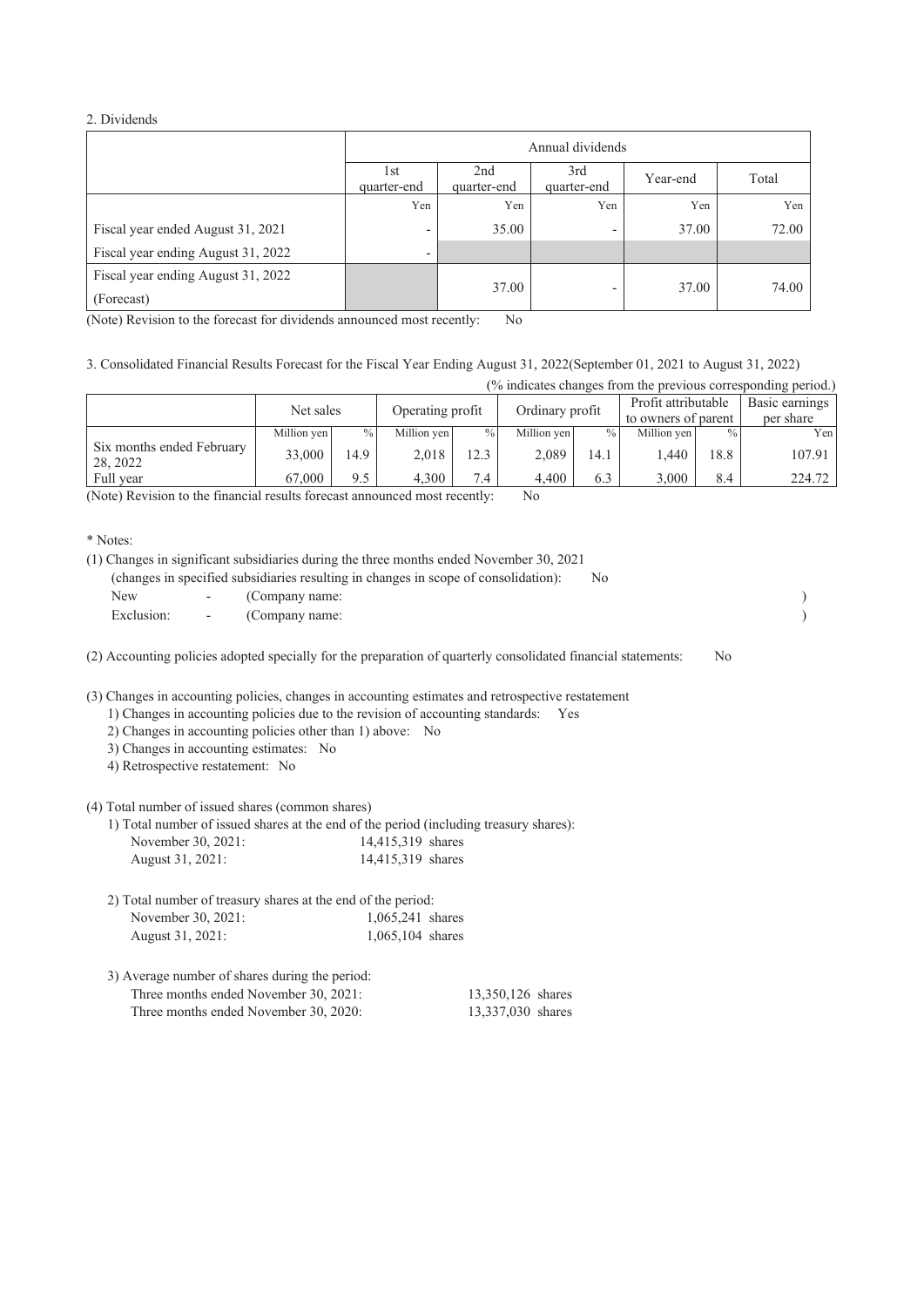## Quarterly Consolidated Financial Statements

Quarterly Consolidated Balance Sheets

|                                                        |                      | (Thousand yen)         |
|--------------------------------------------------------|----------------------|------------------------|
|                                                        | As of August 31,2021 | As of November 30,2021 |
| Assets                                                 |                      |                        |
| Current assets                                         |                      |                        |
| Cash and deposits                                      | 14,879,840           | 15,826,356             |
| Notes and accounts receivable - trade                  | 10,325,109           | 9,751,240              |
| Electronically recorded monetary claims -<br>operating | 5,688,652            | 5,698,403              |
| Merchandise and finished goods                         | 10,749,453           | 11,452,387             |
| Work in process                                        | 1,777,287            | 3,278,890              |
| Raw materials and supplies                             | 929,745              | 604,559                |
| Other                                                  | 3,209,892            | 2,544,389              |
| Allowance for doubtful accounts                        | (3,863)              | (3,579)                |
| Total current assets                                   | 47,556,118           | 49,152,647             |
| Non-current assets                                     |                      |                        |
| Property, plant and equipment                          |                      |                        |
| Buildings and structures, net                          | 2,075,390            | 2,063,389              |
| Other, net                                             | 4,447,625            | 4,407,345              |
| Total property, plant and equipment                    | 6,523,016            | 6,470,735              |
| Intangible assets                                      |                      |                        |
| Goodwill                                               | 47,821               | 43,039                 |
| Other                                                  | 388,601              | 464,523                |
| Total intangible assets                                | 436,423              | 507,563                |
| Investments and other assets                           |                      |                        |
| Investment securities                                  | 2,063,807            | 2,078,161              |
| Other                                                  | 328,258              | 317,742                |
| Allowance for doubtful accounts                        | (1,775)              | (1,775)                |
| Total investments and other assets                     | 2,390,290            | 2,394,128              |
| Total non-current assets                               | 9,349,730            | 9,372,427              |
| <b>Total assets</b>                                    | 56,905,848           | 58,525,075             |
| Liabilities                                            |                      |                        |
| <b>Current liabilities</b>                             |                      |                        |
| Notes and accounts payable - trade                     | 10,546,694           | 10,335,857             |
| Electronically recorded obligations - operating        | 3,649,457            | 4,007,550              |
| Short-term borrowings                                  | 1,197,700            | 2,231,700              |
| Current portion of long-term borrowings                | 19,992               | 19,992                 |
| Income taxes payable                                   | 525,017              | 596,031                |
| Advances received                                      | 6,752,169            | 6,448,820              |
| Provisions                                             | 302,989              | 114,602                |
| Other                                                  | 896,452              | 1,443,929              |
| Total current liabilities                              | 23,890,473           | 25,198,484             |
| Non-current liabilities                                |                      |                        |
| Long-term borrowings                                   | 13,408               | 8,410                  |
| Retirement benefit liability                           | 32,241               | 32,972                 |
| Other                                                  | 1,018,517            | 945,858                |
| Total non-current liabilities                          | 1,064,166            | 987,240                |
| <b>Total liabilities</b>                               | 24,954,640           | 26, 185, 725           |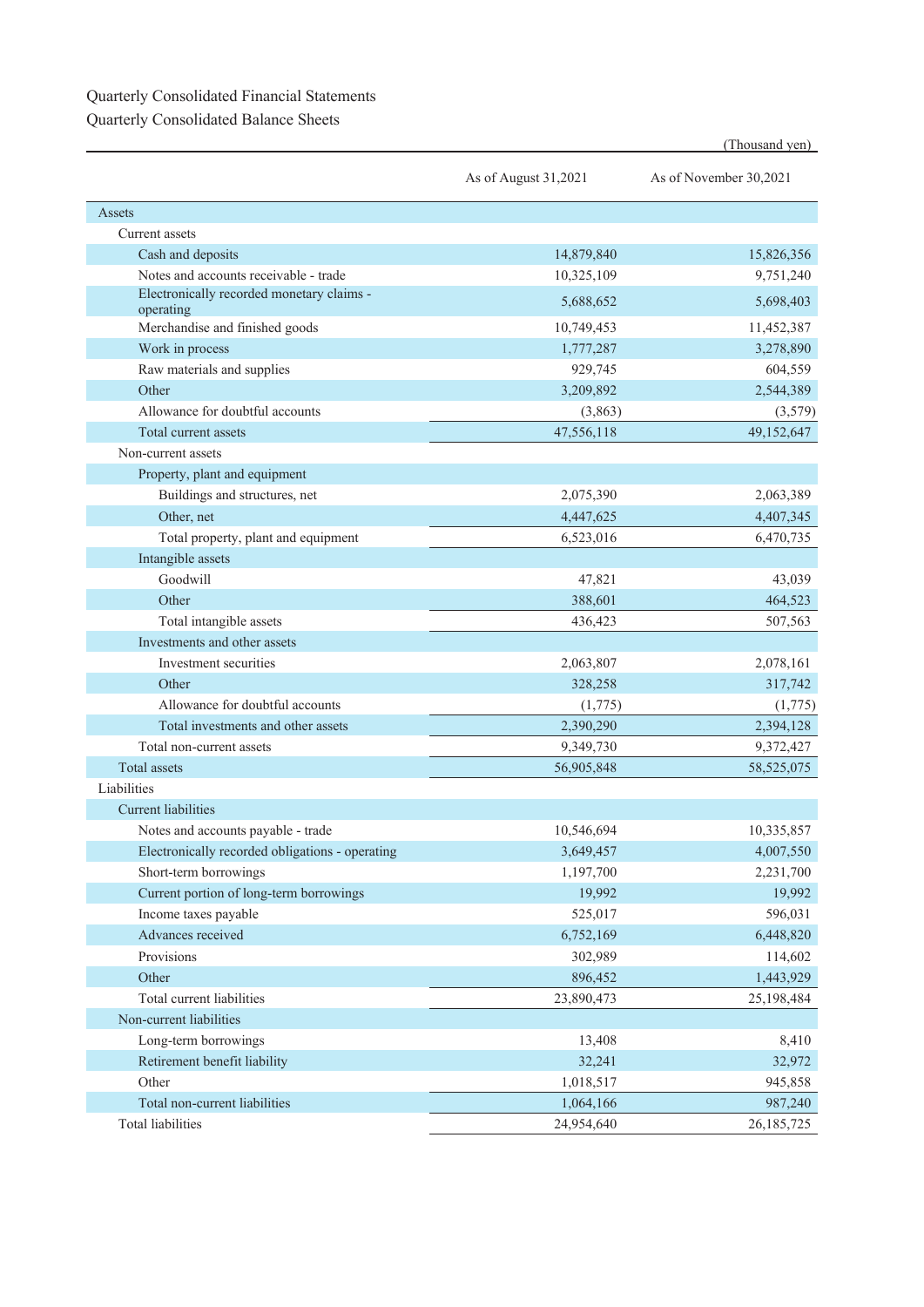|                                                          | As of August 31,2021 | As of November 30,2021 |
|----------------------------------------------------------|----------------------|------------------------|
| Net assets                                               |                      |                        |
| Shareholders' equity                                     |                      |                        |
| Share capital                                            | 951,106              | 951,106                |
| Capital surplus                                          | 1,676,950            | 1,676,950              |
| Retained earnings                                        | 29,908,859           | 30,265,580             |
| Treasury shares                                          | (801,250)            | (801, 570)             |
| Total shareholders' equity                               | 31,735,665           | 32,092,066             |
| Accumulated other comprehensive income                   |                      |                        |
| Valuation difference on available-for-sale<br>securities | 377,531              | 385,230                |
| Deferred gains or losses on hedges                       | (3,026)              | (56, 409)              |
| Revaluation reserve for land                             | (641, 184)           | (641, 184)             |
| Foreign currency translation adjustment                  | 372,418              | 444,503                |
| Total accumulated other comprehensive income             | 105,739              | 132,139                |
| Non-controlling interests                                | 109,802              | 115,145                |
| Total net assets                                         | 31,951,207           | 32,339,350             |
| Total liabilities and net assets                         | 56,905,848           | 58, 525, 075           |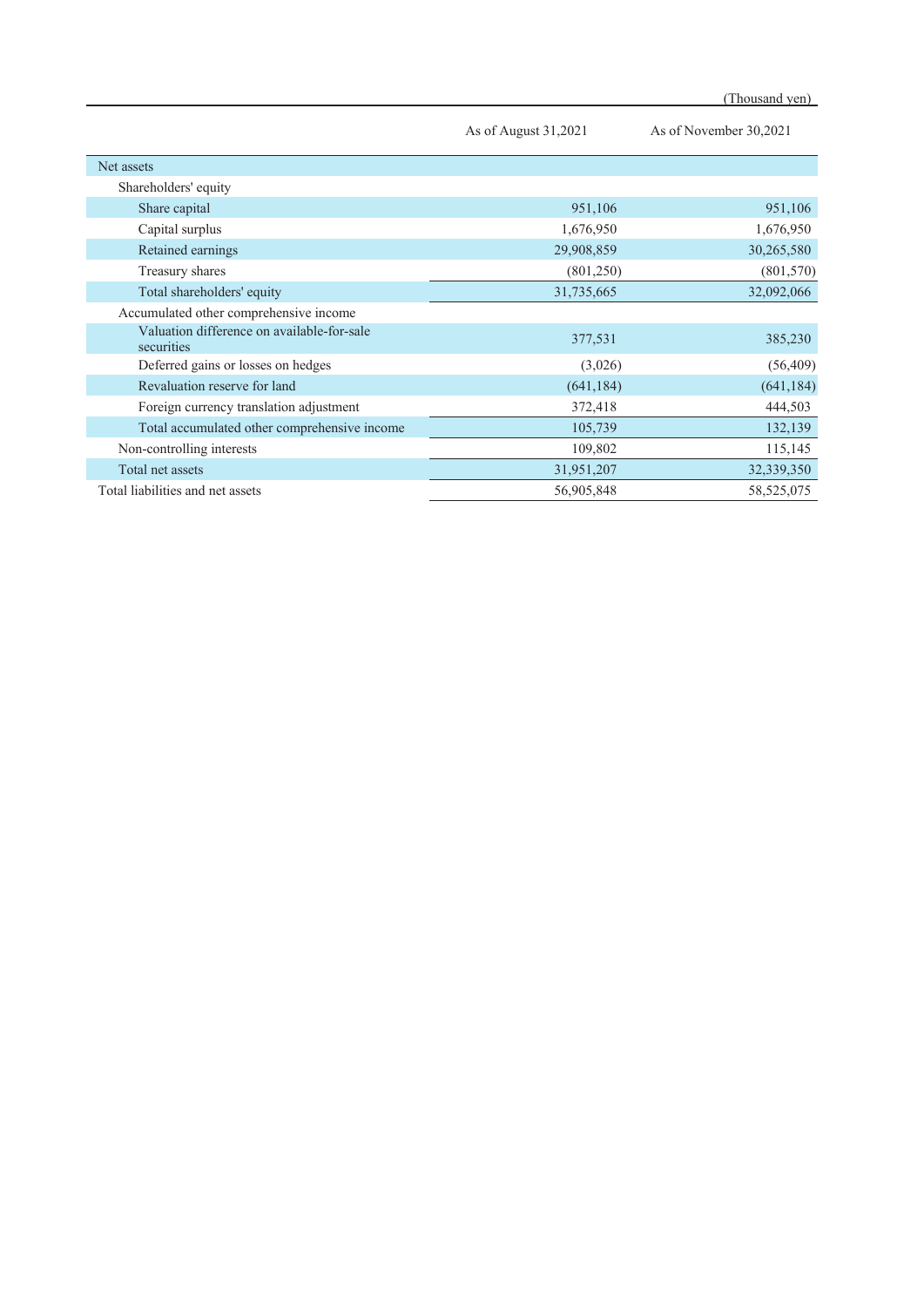### Quarterly Consolidated Statements of Income and Comprehensive Income

| Quarterly Consolidated Statements of Income (For the three months) |  |  |
|--------------------------------------------------------------------|--|--|
|--------------------------------------------------------------------|--|--|

|                                                   |                                                | (Thousand yen)                                 |
|---------------------------------------------------|------------------------------------------------|------------------------------------------------|
|                                                   | For the three months<br>ended November 30,2020 | For the three months<br>ended November 30,2021 |
| Net sales                                         | 13,004,445                                     | 17,216,182                                     |
| Cost of sales                                     | 10,847,236                                     | 14,312,444                                     |
| Gross profit                                      | 2,157,208                                      | 2,903,738                                      |
| Selling, general and administrative expenses      | 1,511,683                                      | 1,697,001                                      |
| Operating profit                                  | 645,524                                        | 1,206,736                                      |
| Non-operating income                              |                                                |                                                |
| Interest income                                   | 2,867                                          | 4,007                                          |
| Dividend income                                   | 3,400                                          | 3,886                                          |
| Foreign exchange gains                            |                                                | 52,253                                         |
| Rental income                                     | 12,839                                         | 11,261                                         |
| Other                                             | 31,289                                         | 6,034                                          |
| Total non-operating income                        | 50,396                                         | 77,442                                         |
| Non-operating expenses                            |                                                |                                                |
| Interest expenses                                 | 777                                            | 14,916                                         |
| Foreign exchange losses                           | 16,885                                         |                                                |
| Other                                             | 5,182                                          | 543                                            |
| Total non-operating expenses                      | 22,845                                         | 15,459                                         |
| Ordinary profit                                   | 673,075                                        | 1,268,719                                      |
| Extraordinary income                              |                                                |                                                |
| Gain on sale of non-current assets                | 403                                            |                                                |
| Total extraordinary income                        | 403                                            |                                                |
| Extraordinary losses                              |                                                |                                                |
| Loss on sale and retirement of non-current assets | 228                                            | 712                                            |
| Total extraordinary losses                        | 228                                            | 712                                            |
| Profit before income taxes                        | 673,250                                        | 1,268,006                                      |
| Income taxes - current                            | 244,187                                        | 449,817                                        |
| Income taxes - deferred                           | (24,079)                                       | (36, 541)                                      |
| Total income taxes                                | 220,108                                        | 413,276                                        |
| Profit                                            | 453,142                                        | 854,730                                        |
| Profit attributable to non-controlling interests  | 3,581                                          | 4,051                                          |
| Profit attributable to owners of parent           | 449,560                                        | 850,678                                        |